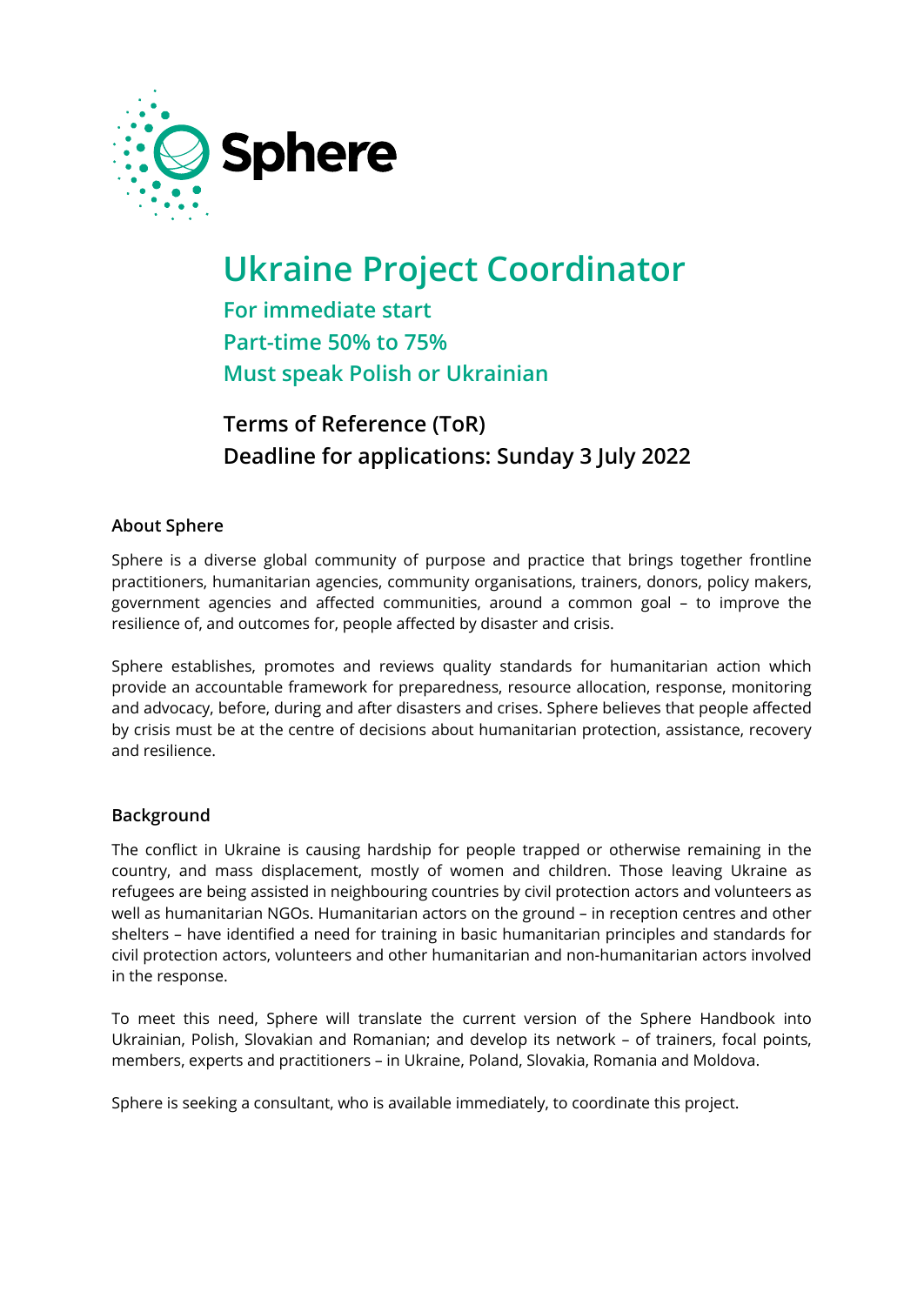#### **Activities**

- Coordinate translation of the Sphere Handbook<sup>[1](#page-1-0)</sup> (2018 edition) into Ukrainian, Polish, Slovakian and Romanian, including supplier selection and project management
- Establish and oversee translation working groups (communities of native-language experts) in Ukrainian, Polish, Slovakian and Romanian to ensure the quality of the translations
- Support the identification of new Sphere focal points\* in Ukraine, Poland, Slovakia, Romania and Moldova
- Capture interactions using Sphere's customer relationship management (CRM) system
- Coordinate pilot online and/or in-person training workshops
- Contribute to external communications about the project
- Contribute to financial and narrative reporting about the project
- Work closely with Sphere staff

\*Sphere focal points are organisations which actively promote and advocate for the application of Sphere standards at country level. Focal point activities vary according to the humanitarian needs of their country and region. Focal points work with local and national government actors by calling for the inclusion of Sphere standards in humanitarian response policies; share knowledge about humanitarian quality and accountability with local partners; organise Sphere training events; and participate in dissemination of the Sphere Handbook.

#### **Consultant Requirements**

Sphere invites applications from people with the following competencies, knowledge and experience:

- Fluent in Ukrainian or Polish (written and spoken)
- Good level of English (written and spoken), other languages are a plus
- Available immediately
- Experience/knowledge of the local context, i.e., the response to the war in Ukraine
- Well connected with diverse humanitarian actors (public and private sector organisations, government actors and individuals) in Ukraine, Poland, Slovakia, Romania and/or Moldova
- Project management experience (including tendering, bid analysis and contracting)
- Relationship management experience (including reaching out to potential collaborators, recording interactions, fostering productive relationships and concluding partnership agreements)
- Able to work remotely
- Prepared to travel within Europe (excluding conflict zones)
- Experience of applying Sphere in humanitarian settings is desirable
- Knowledge of accessibility and inclusion is a plus

<span id="page-1-0"></span><sup>1</sup> Applicants are encouraged to read Sphere's translation guidelines: <https://spherestandards.org/resources/sphere-handbook-translation-guidelines-2018/>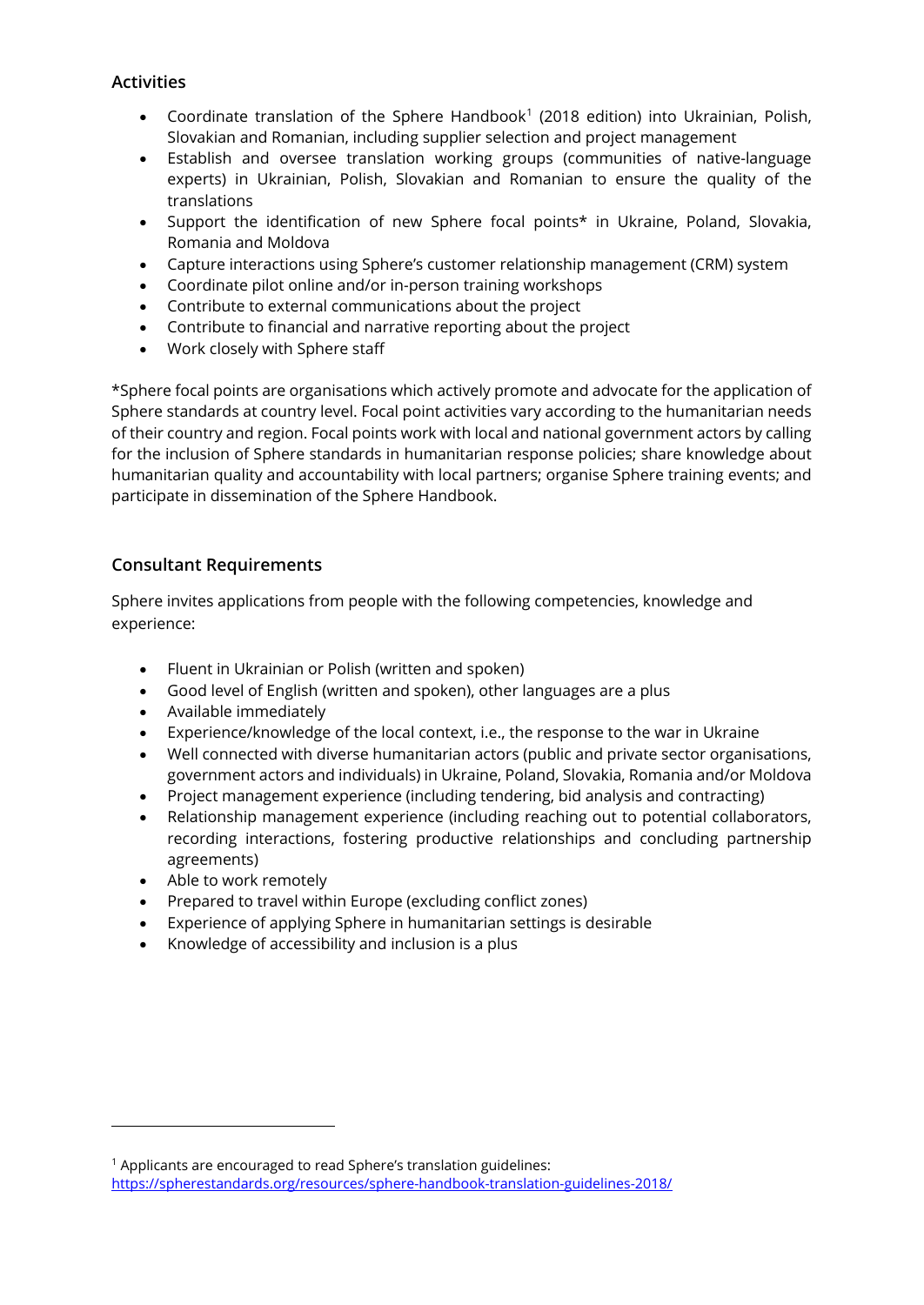## **Project deliverables**

The Consultant will take the lead on the following deliverables. The Consultant will work with, and have the full support of, Sphere staff members<sup>2</sup>, but is expected to work autonomously and take responsibility for managing their own time.

- a. Draft 2018 Sphere Handbooks in four (4) new languages (by month 6): Ukrainian, Polish, Slovakian and Romanian.
- b. Two (2) online pilot workshops in each of five (5) countries (by month 7, using draft Handbooks): Ukraine, Poland, Slovakia, Romania and Moldova. The Moldova workshops will use the Romanian Handbook and learning materials.
- c. Completed expert-reviewed 2018 Sphere Handbooks in four (4) new languages (by month 12): Ukrainian, Polish, Slovakian, and Romanian. These will be available as printed books (first print-run delivered to new focal points, and on sale globally), downloadable PDFs, Interactive Handbook and via the HSP App.
- d. Five new focal points (by month 12): Ukraine, Poland, Slovakia, Romania and Moldova.
- e. CRM records documenting interactions with partners and potential partners.
- f. Draft financial and narrative reports, including project assessment and lessons learned (drafted by month 12).
- g. Draft communications, including project updates, event promotion and product launches (throughout the project).

### **Conditions**

- The Consultant may not outsource/subcontract any of the work under this contract (but will draft contracts between Sphere and 3rd parties),
- The Consultant will ideally be based in Ukraine, Poland, Slovakia, Romania or Moldova. Applications will be considered from people based in any country except those restricted by the State Secretariat for Economic Affairs (SECO) of the federal council of Switzerland. Applicants based in Switzerland must be registered as consultants under Swiss law.
- Persons with limitations are encouraged to apply. Sphere is committed to removing barriers to participation and will take all reasonable steps to accommodate individual accessibility requirements.

# **Duration and remuneration**

The Consultant will start as soon as possible and will be contracted for between 120 and 170 days over a period of 10 to 12 months, depending on the applicant's profile and subject to agreement. (This is equivalent to between 50% and 75% of a full-time role.)

Payments (up to one per calendar month) will be made on completion of the deliverables and services as described above, and upon receipt of an invoice outlining work completed.

<span id="page-2-0"></span><sup>2</sup> <https://www.spherestandards.org/our-staff/>